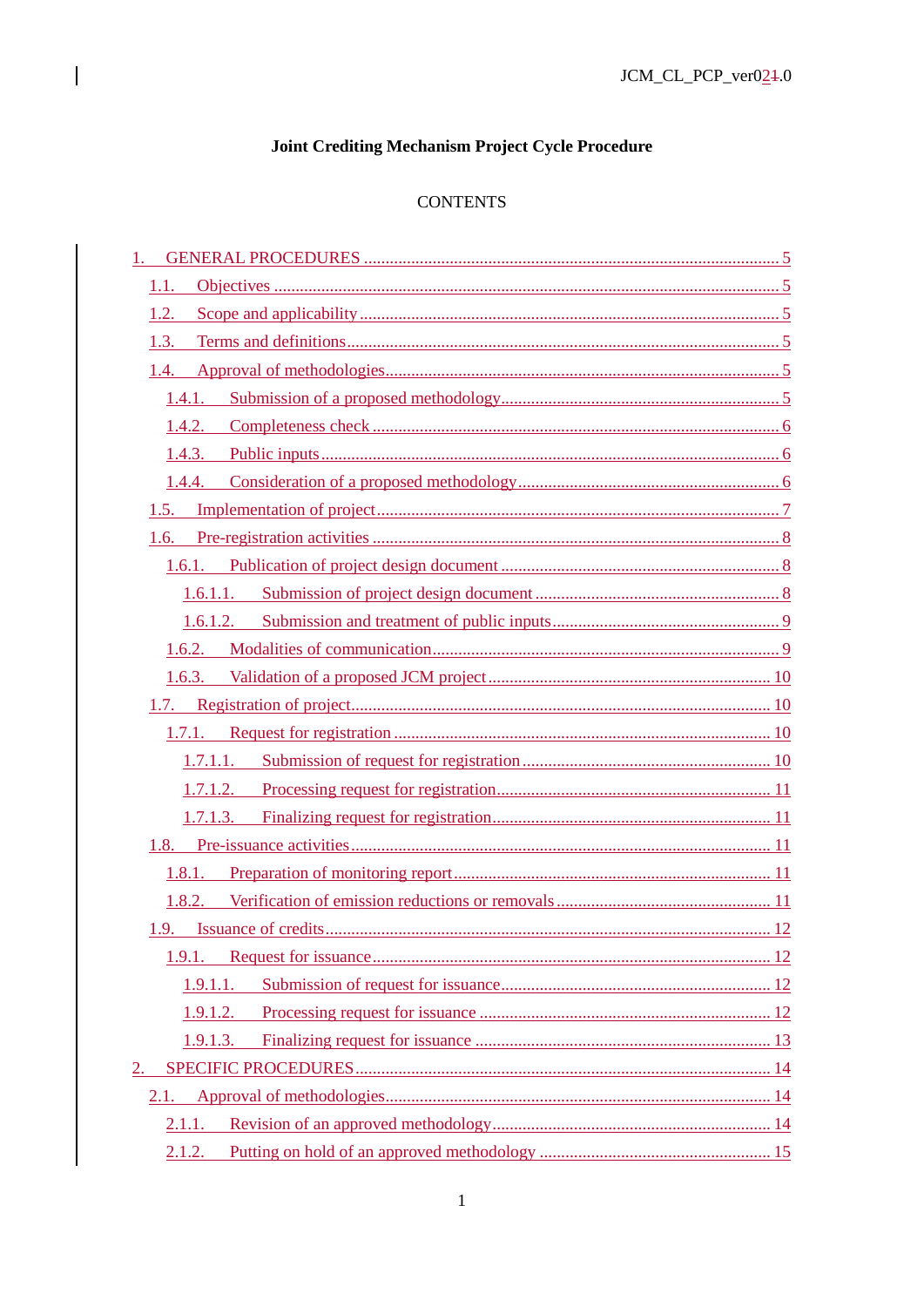| 2.2.1. Conditions resulting in the revision of project design document 15 |  |
|---------------------------------------------------------------------------|--|
|                                                                           |  |
|                                                                           |  |
|                                                                           |  |
|                                                                           |  |
|                                                                           |  |
|                                                                           |  |
|                                                                           |  |
|                                                                           |  |
|                                                                           |  |
|                                                                           |  |
|                                                                           |  |
|                                                                           |  |
|                                                                           |  |
|                                                                           |  |
|                                                                           |  |
|                                                                           |  |
|                                                                           |  |
|                                                                           |  |
|                                                                           |  |
|                                                                           |  |
|                                                                           |  |
|                                                                           |  |
|                                                                           |  |
|                                                                           |  |
|                                                                           |  |
|                                                                           |  |
|                                                                           |  |
|                                                                           |  |
|                                                                           |  |
|                                                                           |  |
|                                                                           |  |
|                                                                           |  |
|                                                                           |  |
|                                                                           |  |
|                                                                           |  |
|                                                                           |  |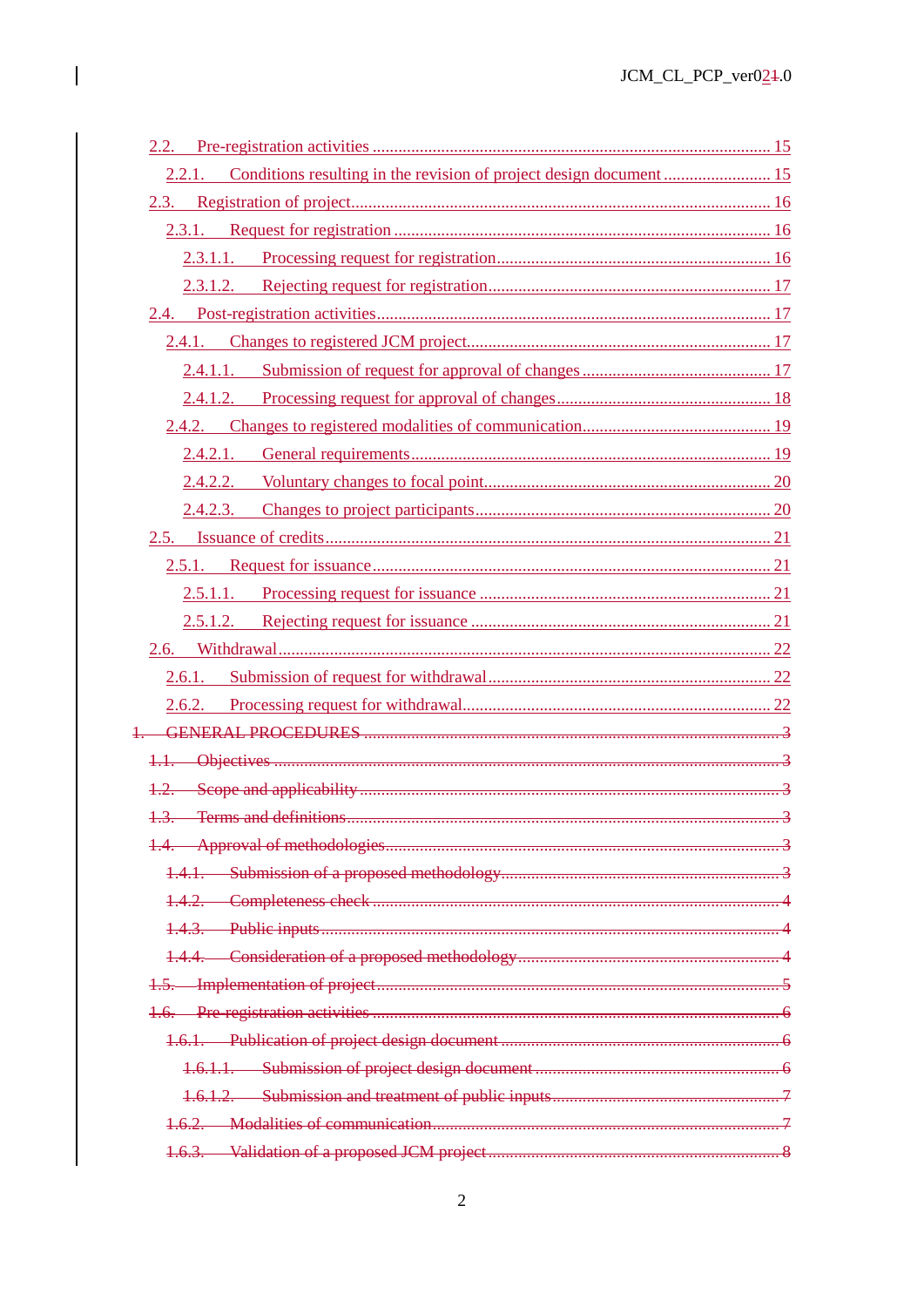| 2.2.1. Conditions resulting in the revision of project design document 13 |  |
|---------------------------------------------------------------------------|--|
|                                                                           |  |
|                                                                           |  |
|                                                                           |  |
|                                                                           |  |
|                                                                           |  |
|                                                                           |  |
|                                                                           |  |
|                                                                           |  |
|                                                                           |  |
|                                                                           |  |
|                                                                           |  |
|                                                                           |  |
|                                                                           |  |
|                                                                           |  |
|                                                                           |  |
|                                                                           |  |
|                                                                           |  |
|                                                                           |  |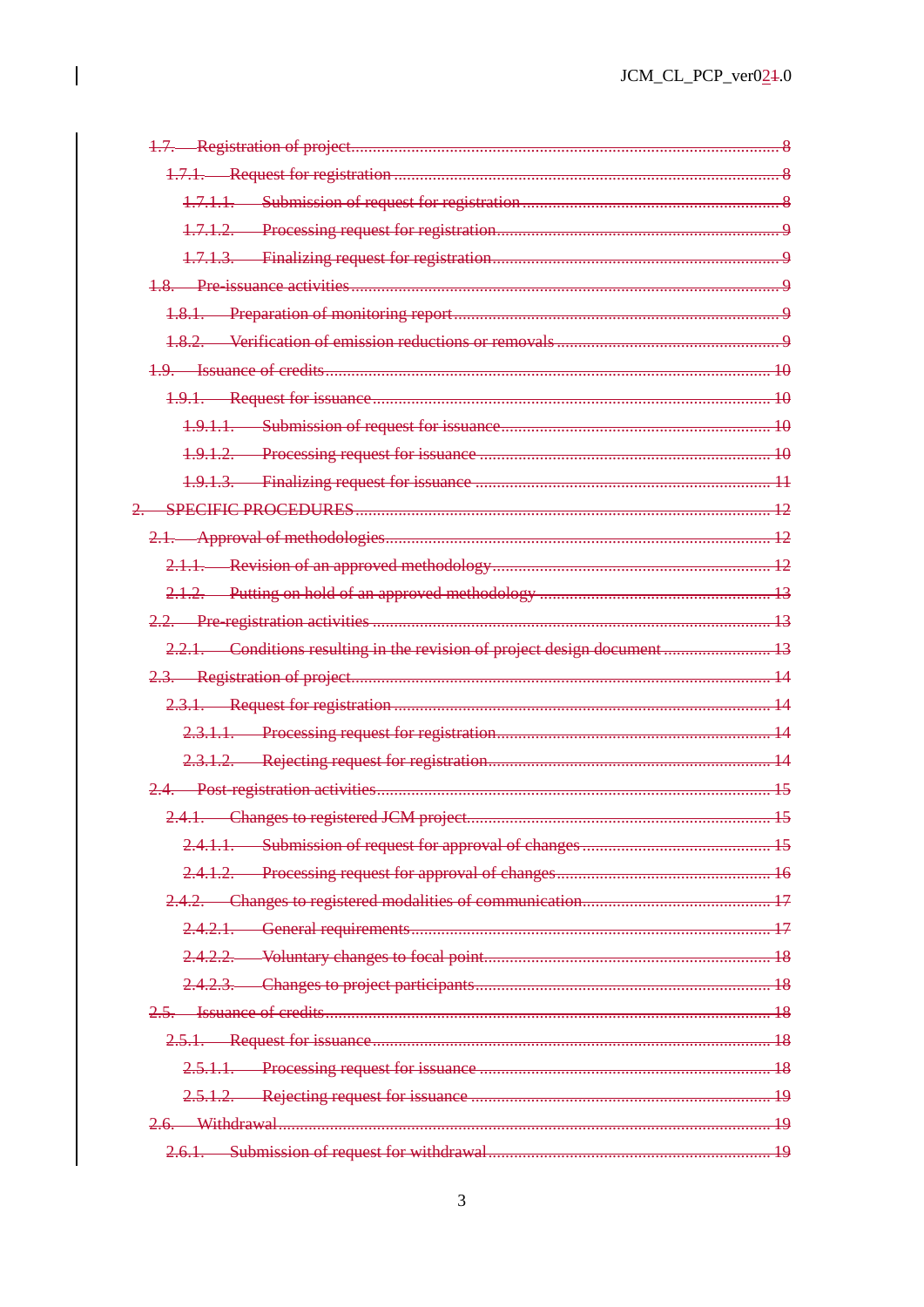2.6.2. Processing request for withdrawal........................................................................ 20

 $\overline{\phantom{a}}$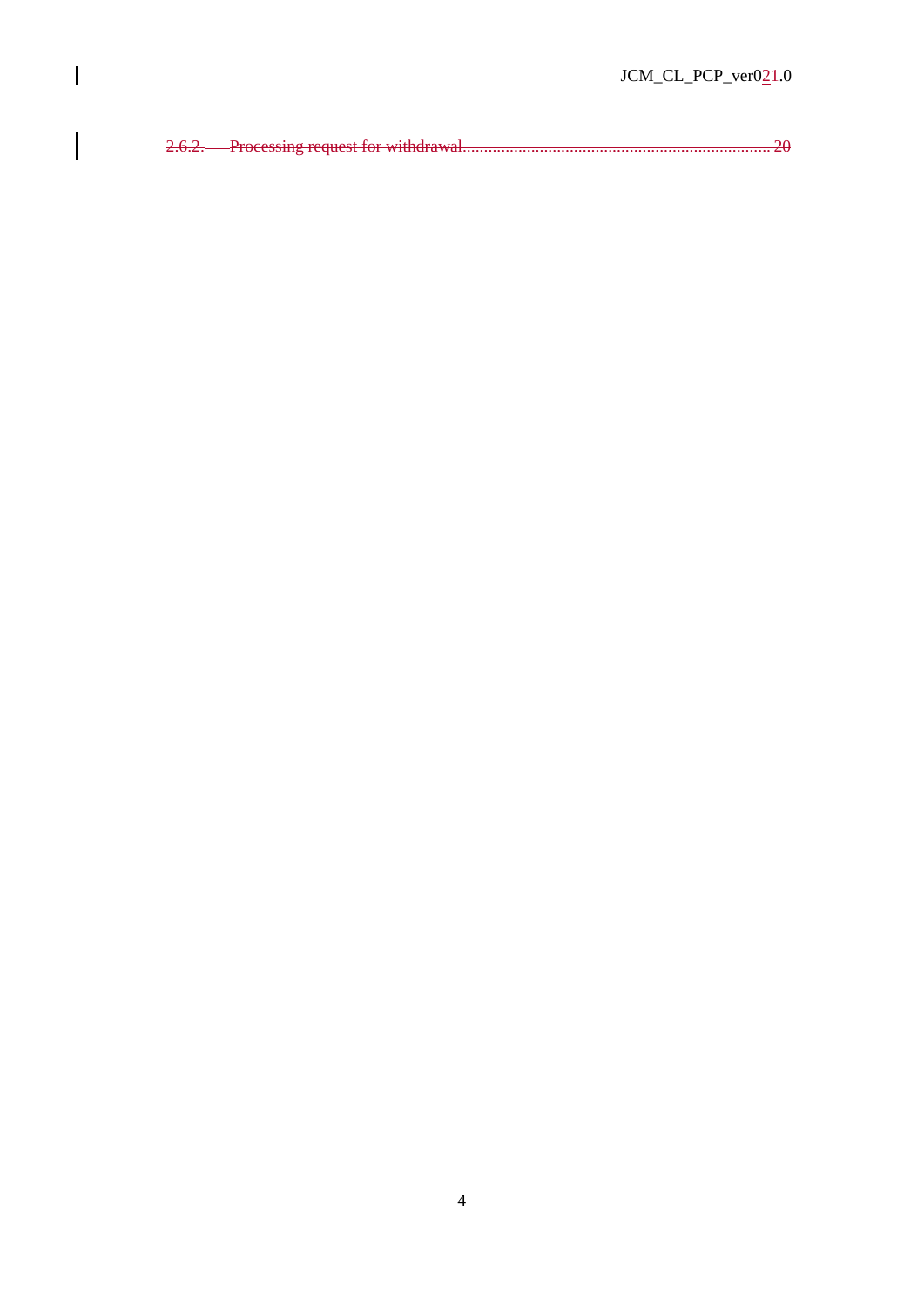# **1. GENERAL PROCEDURES**

# **1.1. Objectives**

- 1. The objectives of the "Joint Crediting Mechanism Project Cycle Procedure" (hereinafter referred to as "this Procedure") are to:
	- (a) Improve the consistency and clarity in processing of the submissions of documents relating to the approval of a methodology, the registration of a proposed Joint Crediting Mechanism (hereinafter referred to as "JCM") project and issuance of credits by the Joint Committee, its secretariat (hereinafter referred to as the "secretariat"), the Japanese side and the Chilean side (hereinafter referred to as "both sides");
	- (b) Enhance the overall efficiency and integrity of the JCM.

# **1.2. Scope and applicability**

2. This Procedure describes the administrative steps to follow for project participants, thirdparty entities (hereinafter referred to as the "TPEs"), other stakeholders, the Joint Committee, the secretariat and both sides for approval of a methodology, registration of a JCM project, issuance of credits and related actions.

# **1.3. Terms and definitions**

- 3. This Procedure describes standards which are requirements to be met except those paragraphs which include terms "should" and "may" as defined in paragraph 4 below.
- 4. The following terms apply in this Procedure:
	- (a) "Should" is used to indicate that among several possibilities, one course of action is recommended as particularly suitable;
	- (b) "May" is used to indicate what is permitted.
- 5. Terms in this Procedure are defined in the "Joint Crediting Mechanism Glossary of Terms" available on the JCM website.

# **1.4. Approval of methodologies**

## **1.4.1. Submission of a proposed methodology**

- 6. The Japanese side, the Chilean side or project participants (hereinafter referred to as "methodology proponents") may prepare a proposed methodology and submits it, using the latest version of forms described in paragraph 7 below, to the Joint Committee for its approval by electronic means.
- 7. The proposed methodology consists of the completed "JCM Proposed Methodology Form" and "JCM Proposed Methodology Spreadsheet Form", containing the Input Sheet and Calculation Process Sheet, which are developed in line with the "Joint Crediting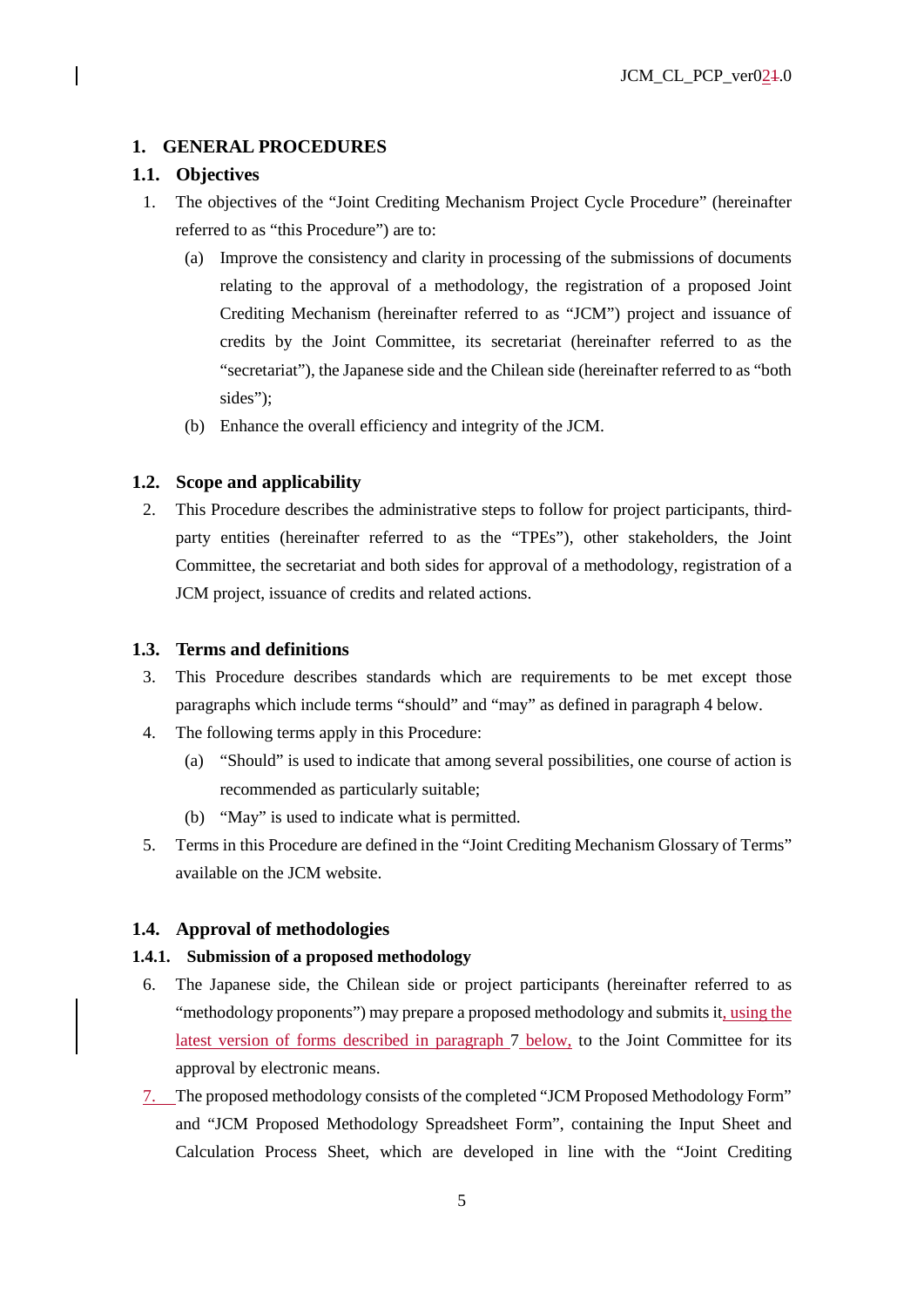Mechanism Guidelines for Developing Proposed Methodology" (hereinafter referred to as "Methodology Guidelines"). The submission may be accompanied by additional documents which help explain the methodology. The Joint Committee may request the methodology proponents to submit additional documents including a draft project design document (hereinafter referred to as "PDD") to which the proposed methodology is applied.

- 7.8. The methodology proponents may submit the proposed methodology to the Joint Committee for its approval using the previous version of the "JCM Proposed Methodology Form" and "JCM Proposed Methodology Spreadsheet Form" within the grace period of six (6) months from the date of publication of a new version. The Joint Committee does not accept the proposed methodology using the previous version after the grace period of six (6) months.
- 8.9. The secretariat notifies the receipt of the submission to the methodology proponents by electronic means.
- 9.10. Methodologies may also be developed under the initiative of the Joint Committee.

#### **1.4.2. Completeness check**

- 10.11. The secretariat checks whether the proposed methodology is complete and communicates the result to the methodology proponents within seven (7) calendar days after the receipt of the submission.
- 11.12. If the submission is deemed incomplete, the secretariat notifies the methodology proponents of the reason.
- 12.13. This process is not required for proposed methodologies developed under the initiative of the Joint Committee.

### **1.4.3. Public inputs**

- 13.14. After the secretariat deems that the submitted proposed methodology satisfies the completeness check, the secretariat promptly makes the methodology publicly available for public inputs through the JCM website.
- 14.15. The duration of call for public inputs is fifteen (15) calendar days.
- 15.16. The secretariat makes all received inputs publicly available through the JCM website.
- 16.17. For methodologies developed under the initiative of the Joint Committee, they are also subjected to this process.

### **1.4.4. Consideration of a proposed methodology**

17.18. The Joint Committee assesses the proposed methodology based on, but not limited to, the materials submitted by the methodology proponents and the submitted public inputs in line with Methodology Guidelines.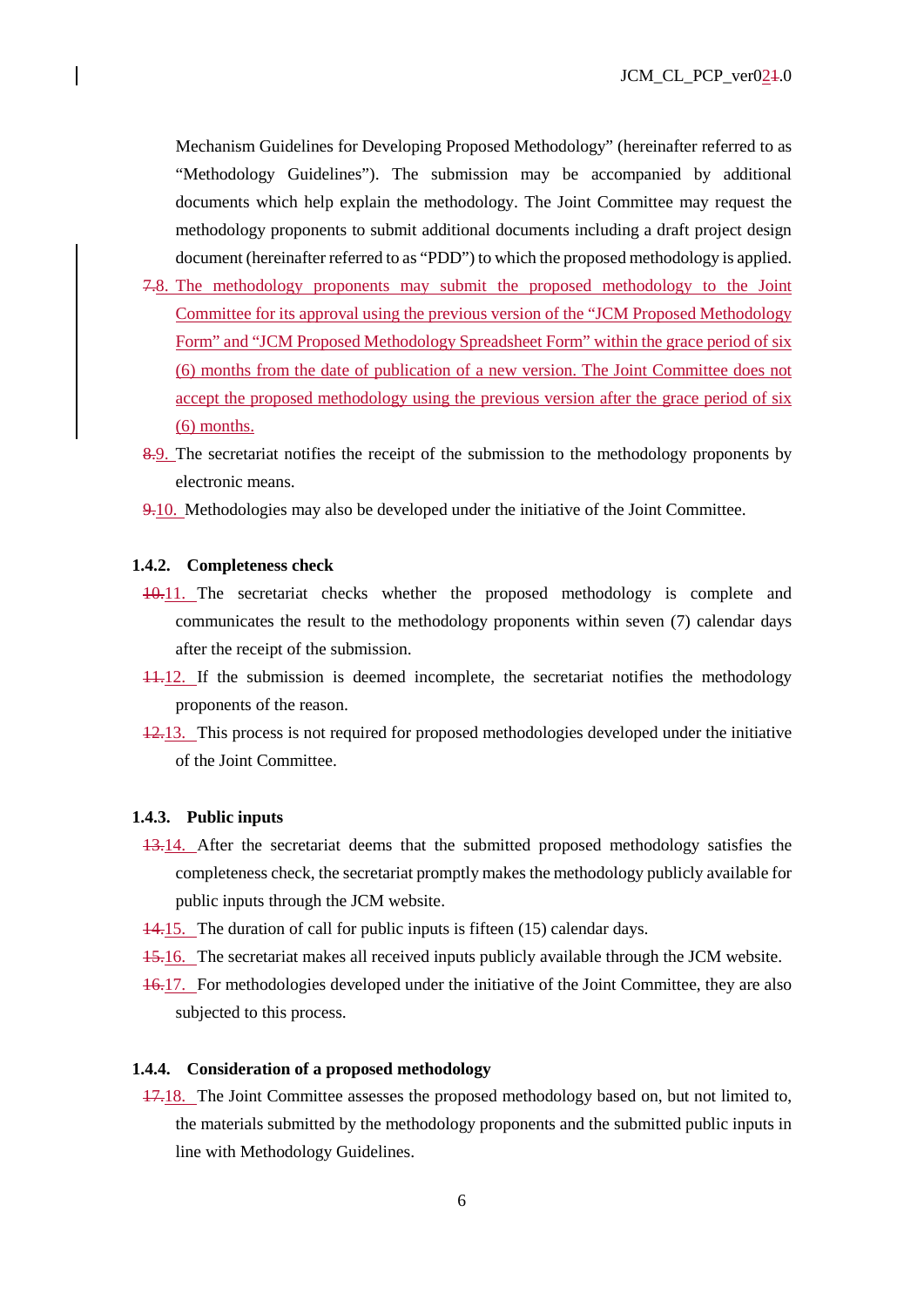- 18.19. The Joint Committee may interact with the methodology proponents on specific issues regarding the proposed methodology.
- 19.20. The Joint Committee may delegate part of the work of assessment to external experts and/or a panel independent from methodology proponents, as appropriate.
- 20.21. The outcome of the consideration is as follows:
	- (a) Approval of the proposed methodology;
	- (b) Approval of the proposed methodology with revisions;
	- (c) Non-approval of the proposed methodology.
- 21.22. The Joint Committee should conclude the consideration within sixty (60) calendar days from the closing of public inputs. If this is deemed not possible due to matters such as ongoing clarifications, then the secretariat notifies the methodology proponents of the status of discussion within sixty (60) calendar days from the closing of public inputs, and the Joint Committee should conclude the consideration no later than ninety (90) calendar days from the closing of public inputs.
- $22.23$ . Upon conclusion of consideration, the secretariat notifies the outcome of consideration to the methodology proponents, with its reasons.
- 23.24. The secretariat makes publicly available the outcome of the consideration, as well as relevant information on the approved methodology, which consists of approved methodology document and Monitoring Spreadsheet, through the JCM website within five (5) calendar days from the date of decision by the Joint Committee. Monitoring Spreadsheet consists of Monitoring Plan Sheet, Monitoring Structure Sheet and Monitoring Report  $Sheet<sup>1</sup>$ .
- 24.25. The methodology proponents may resubmit any proposed methodology that has been assessed as incomplete by the secretariat or has not been approved by the Joint Committee. Such submission addresses the reasons for incompleteness stated by the secretariat and nonapproval stated by the Joint Committee.

### **1.5. Implementation of project**

-

- 25.26. Project participants operate a project in line with the JCM rules and guidelines.
- 26.27. After the registration of the project, the project participants operate the project and conduct monitoring of its activity in line with the registered PDD. The project participants may submit the request for registration after the start date of operation.
- 27.28. Credits are only issued to emission reductions or removals that are calculated by the project participants and verified by the TPE based on the results of monitoring in line with

<sup>&</sup>lt;sup>1</sup> Monitoring Plan Sheet and Monitoring Report Sheet are prepared by the secretariat based on a Proposed Methodology Spreadsheet made by the methodology proponent after its approval. Monitoring Structure Sheet is added by the secretariat.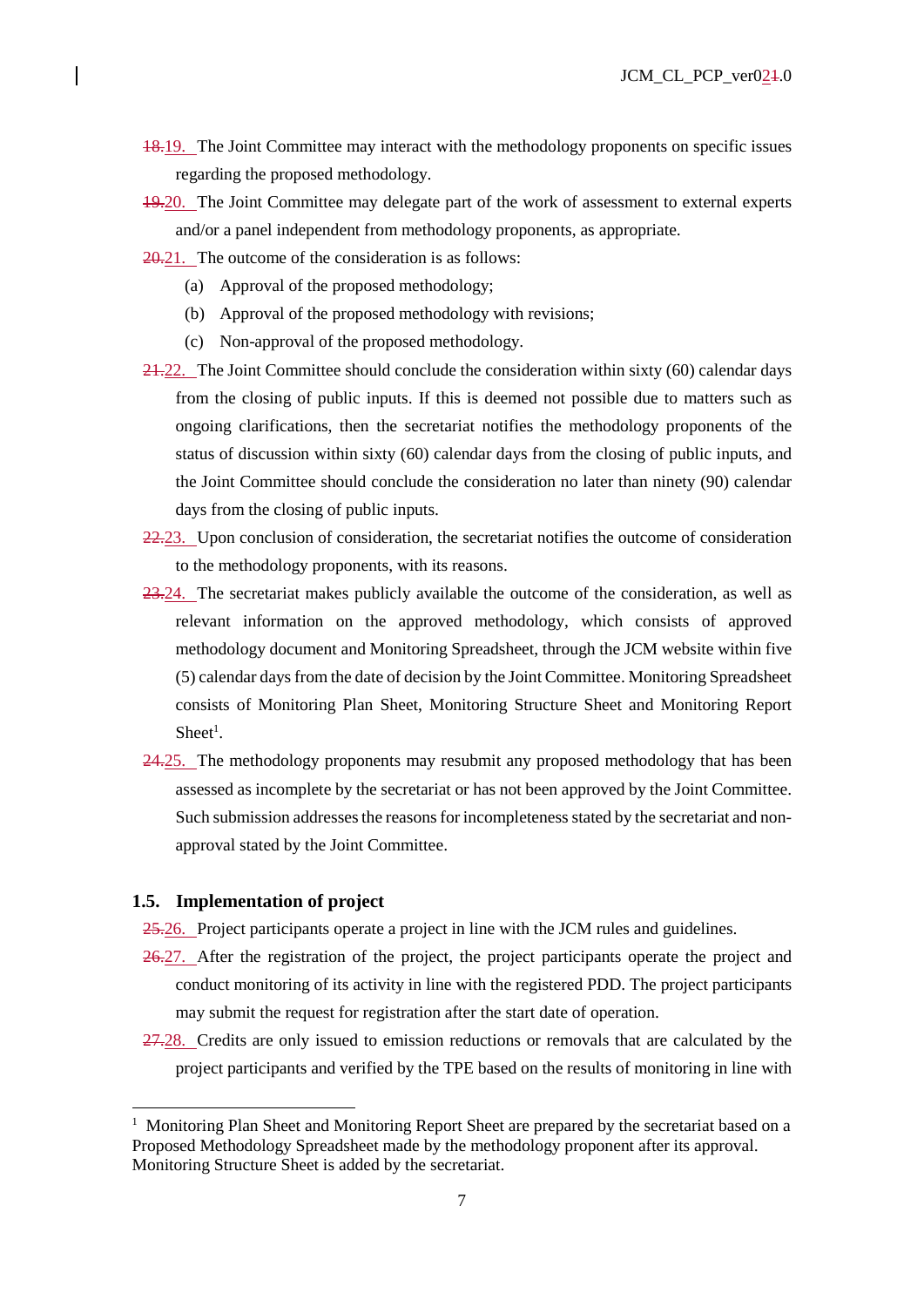the registered PDD, after the start date of operation.

28.29. A project which started operation on or after 1 January 2013 is eligible for consideration as the JCM project.

#### **1.6. Pre-registration activities**

#### **1.6.1. Publication of project design document**

- 1.6.1.1. Submission of project design document
- 29.30. The project participants of a proposed JCM project prepare a draft PDD, which consists of a completed "JCM Project Design Document Form", using the latest version of that form, and monitoring plan, in line with the "Joint Crediting Mechanism Guidelines for Developing Project Design Document and Monitoring Report" (hereinafter referred to as "PDD and Monitoring Guidelines"), and submit them together with a modalities of communication statement (hereinafter referred to as "MoC")), using the latest version of the "JCM Modalities of Communication Statement Form" and supporting documentation, as appropriate, to the TPE contracted by the project participants to perform validation of the project and to the Joint Committee for public inputs.
- 31. The project participants may submit the draft PDD together with the MoC to the TPE contracted by the project participants to perform validation of the project and to the Joint Committee for public inputs, using the previous version of the "JCM Project Design Document Form" and "JCM Modalities of Communication Statement Form" within the grace period of six (6) months from the date of publication of a new version. The Joint Committee does not accept the draft PDD and the MoC using the previous version after the grace period of six (6) months.
- 30.32. The secretariat issues a unique reference number to the JCM project submitted to the Joint Committee for public inputs.
- 31.33. The secretariat notifies the receipt of the submission and the unique reference number to the project participant who has submitted the draft PDD and MoC.
- 32.34. Upon notifying the receipt of the submission, the secretariat makes the draft PDD publicly available through the JCM website for public inputs. The duration of call for public inputs on the draft PDD is thirty (30) calendar days subsequent to the publication of the draft PDD. The secretariat informs the project participants and the TPE of the location of the draft PDD on the JCM website and the opening and closing dates of the duration of call for public inputs.
- 33.35. In addition to the draft PDD, the secretariat, through the JCM website, also makes the following information publicly available:
	- (a) The name of the proposed JCM project;
	- (b) The location of the proposed JCM project including coordinates;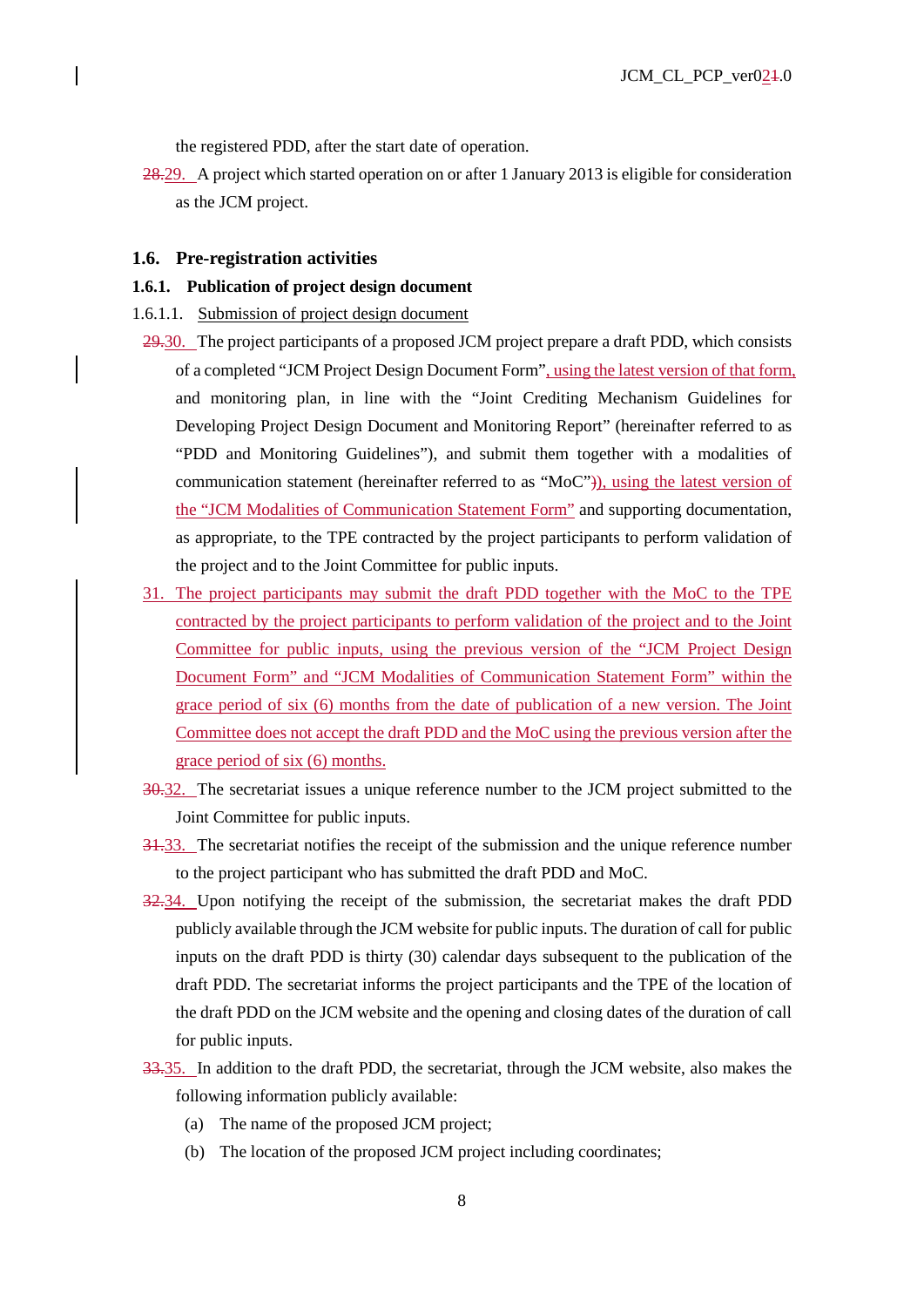- (c) The names of the all project participants listed in the draft PDD of the proposed JCM project;
- (d) The name of the TPE which conducts validation (and verification) for the proposed JCM project;
- (e) The estimated annual greenhouse gas (GHG) emission reductions or removals indicated in the draft PDD;
- (f) The approved methodology(ies) being applied to the proposed JCM project;
- (g) The proposed start date and length of the expected operation period.
- 34.36. Validation and verification can be conducted either simultaneously or separately. When the project participants apply for validation and verification simultaneously, all sections of the draft PDD and the draft monitoring report are completed prior to submission.

### 1.6.1.2. Submission and treatment of public inputs

- 35.37. All stakeholders may submit inputs, in English, on the proposed JCM project to the project participants and the TPE through electronic means specified on the JCM website. The submitters of the inputs provide the name and contact details of the individual or organization on whose behalf the inputs are submitted. The TPE checks the authenticity and relevance of this information in case of doubt.
- 36.38. The secretariat makes the inputs publicly available through the JCM website where the draft PDD is displayed, and removes those that the TPE has determined to be unauthentic in line with paragraph 37 above.

### **1.6.2. Modalities of communication**

- 37.39. The project participants of a JCM project designate one focal point entity (hereinafter referred to as the "focal point") from the project participants to communicate on their behalf with the Joint Committee and the secretariat in line with scopes of authority referred to in paragraph 42 below and include this information in an MoC.
- 38.40. After the submission of an MoC of a proposed JCM project, all official communication between the project participants and the Joint Committee, the secretariat, or each side for the specific project is conducted through the focal point.
- 39.41. The project participants submit an MoC to the Joint Committee and the TPE, at the time of submitting the draft PDD to the TPE for validation and the Joint Committee for public inputs, using the latest version of the "JCM Modalities of Communication Statement Form". The contact details of the focal point and other project participants are included in the "JCM Modalities of Communication Statement Form".
- 40.42. The project participants grant the focal point the authority to:
	- (a) Communicate in relation to requests for issuance of credits to respective accounts;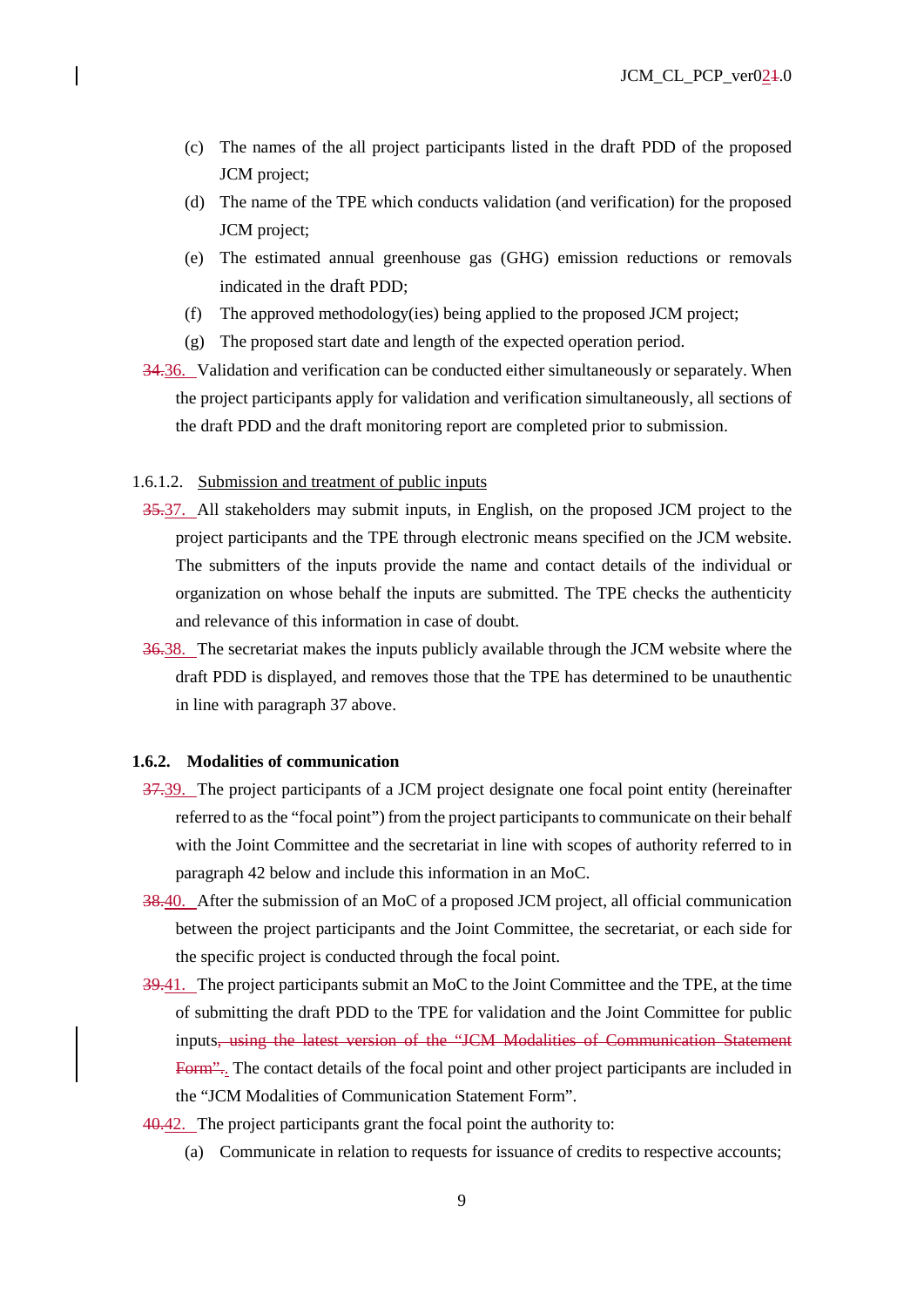- (b) Communicate in relation to requests for addition and/or voluntary withdrawal of project participants and changes to the focal point, as well as changes to company names, legal status, contact details and specimen signatures; and
- (c) Communicate on all other project-related matters not covered by subparagraphs (a) and (b) above.
- 41.43. The project participants and the focal point designate one primary authorized signatory and one alternate authorized signatory. The signature of either the primary or alternate authorized signatory suffices for authenticating the project participant's or the focal point's consent or instruction(s).
- 42.44. The project participants do not include or refer to private contractual arrangements in an MoC.
- 43.45. The secretariat publishes the "JCM Modalities of Communication Statement Form"MoC on the JCM website following the registration of the project. The MoC is shared only among the project participants, the Joint Committee, the secretariat and the TPE involved in the JCM project. The secretariat makes sections 1 to 4 of the MoC without specimen signatures publicly available.

# **1.6.3. Validation of a proposed JCM project**

- 44.46. The TPE, in line with the "Joint Crediting Mechanism Guidelines for Validation and Verification" (hereinafter referred to as "Validation and Verification Guidelines"), validates the MoC and the proposed JCM project as described in the draft PDD, prepares a validation report using the latest version of the "JCM Validation Report Form" and sends the report to the project participants.
- 47. The TPE may send the validation report to the project participants using the previous version of the "JCM Validation Report Form" within the grace period of six (6) months from the date of publication of a new version. The validation report using the previous version after the grace period of six (6) months is not accepted by the Joint Committee.
- 45.48. Validation can be conducted simultaneously with verification.

# **1.7. Registration of project**

### **1.7.1. Request for registration**

- 1.7.1.1. Submission of request for registration
- 46.49. The project participants, after receiving a positive validation opinion by the TPE, may request for registration of the proposed JCM project. When requesting for registration, the project participants submit the completed "JCM Project Registration Request Form" using the latest version of that form, the validated PDD and MoC, validation report and other supporting documents, as appropriate, by electronic means.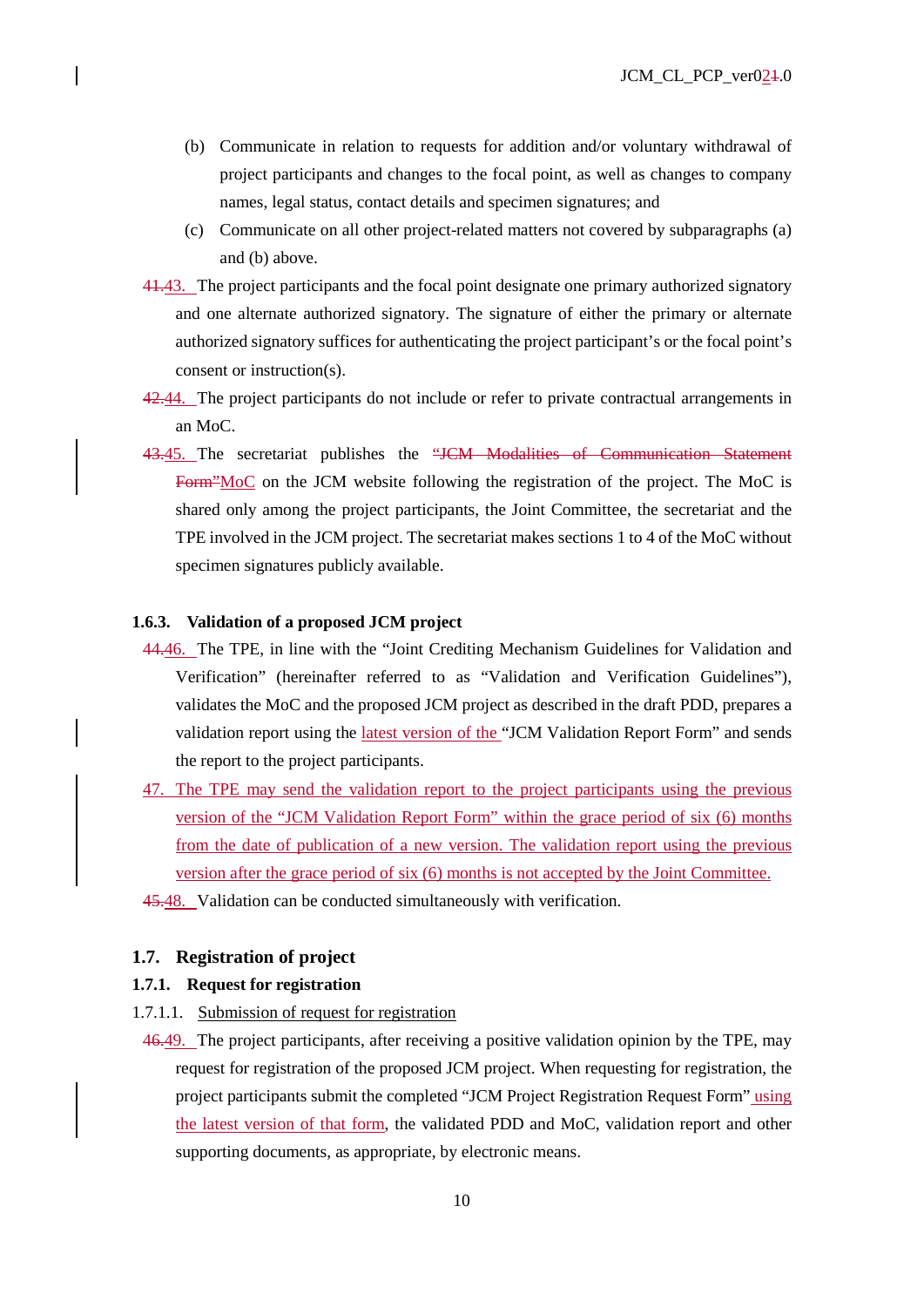50. The project participants may request for registration of the proposed JCM project using the previous version of the "JCM Project Registration Request Form" within the grace period of six (6) months from the date of publication of a new version. The Joint Committee does not accept the request using the previous version after the grace period of six (6) months.

### 1.7.1.2. Processing request for registration

- 47.51. The secretariat maintains a publicly available list of all submitted requests for registration through the JCM website.
- 48.52. The secretariat notifies the receipt of the request for registration to the project participants by electronic means.
- 49.53. Upon receiving the request for registration, the secretariat conducts within seven (7) calendar days a completeness check to determine whether the request for registration submission is complete.
- 50.54. Upon conclusion of the completeness check, the secretariat notifies the project participants and the TPE of the conclusion of the completeness check.

### 1.7.1.3. Finalizing request for registration

- 51.55. Upon positive conclusion of the completeness check, the Joint Committee decides to register the proposed JCM project.
- 52.56. When the Joint Committee decides to register the proposed JCM project, the secretariat notifies each side, the project participants and the TPE of the registration and makes publicly available the relevant information on the JCM project through the JCM website.

# **1.8. Pre-issuance activities**

# **1.8.1. Preparation of monitoring report**

53.57. The project participants prepare a draft monitoring report in line with the applied methodology and the PDD and Monitoring Guidelines, and submit it together with supporting documentation to the TPE contracted by the project participants to perform verification of the monitored GHG emission reductions or removals.

### **1.8.2. Verification of emission reductions or removals**

- 54.58. The TPE, in line with the Validation and Verification Guidelines, verifies the amounts of GHG emission reductions or removals on the basis of the monitoring report submitted by the project participants, prepares a verification report using the latest version of the "JCM Verification Report Form" and sends the report to the project participants which requested verification.
- 59. The TPE may send the verification report to the project participants using the previous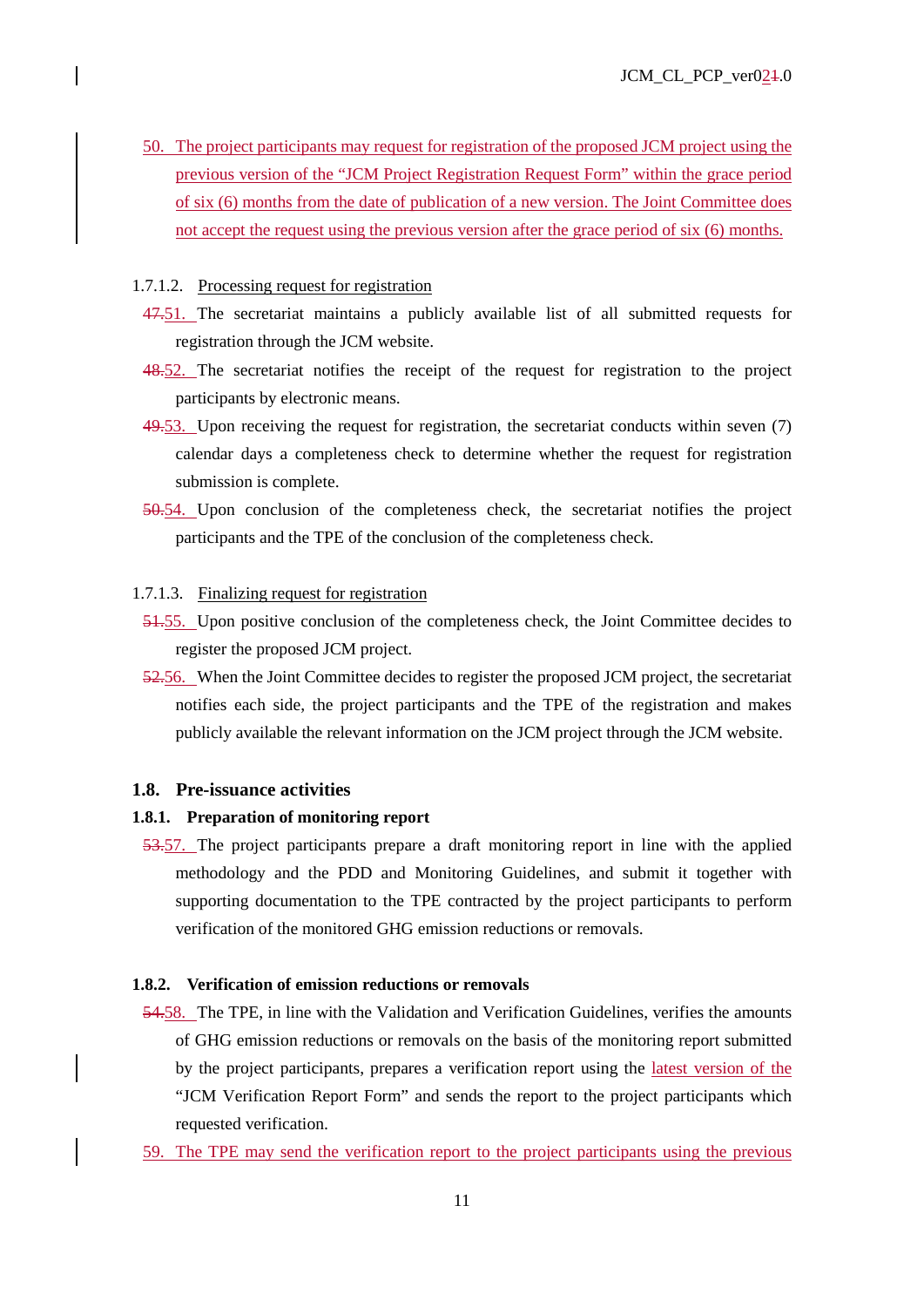version of the "JCM Verification Report Form" within the grace period of six (6) months from the date of publication of a new version. The verification report using the previous version after the grace period of six (6) months is not accepted by the Joint Committee.

55.60. Verification can be conducted simultaneously with validation.

### **1.9. Issuance of credits**

# **1.9.1. Request for issuance**

- 1.9.1.1. Submission of request for issuance
	- 56.61. The project participants who wish to have credits issued open an account in the registry of the Japanese side and/or the Chilean side before requesting issuance of credits.
- 57.62. The project participants may request the Joint Committee to notify each side to issue credits to their respective accounts in the registry, only after the TPE verifies the amount of GHG emission reductions or removals. When requesting to notify each side to issue credits, the project participants submit the completed "JCM Credits Issuance Request Form" using the latest version of that form, including information on the allocation of credits among the project participants in tonnes of  $CO<sub>2</sub>$  equivalent, the verified monitoring report and the verification report by electronic means. Project participants of a JCM project consult among themselves, and determine, the allocation of credits taking into consideration their contribution to GHG emission reductions or removals.
- 63. The project participants may request the Joint Committee to notify each side to issue credits using the previous version of the "JCM Credits Issuance Request Form" within the grace period of six (6) months from the date of publication of a new version. The Joint Committee does not accept the request using the previous version after the grace period of six (6) months.
- 58.64. The project participants may allocate part of the credits to the respective sides.
- 1.9.1.2. Processing request for issuance
- 59.65. The secretariat notifies the receipt of the request for issuance to the project participants by electronic means.
- 60.66. The secretariat conducts within seven (7) calendar days a completeness check to determine whether the request for issuance, including allocation of the credits among the project participants in tonnes of  $CO<sub>2</sub>$  equivalent, is complete.
- 61.67. Upon positive conclusion of the completeness check, the Joint Committee decides to notify each side of the amount of credits to be issued.
- 62.68. Upon decision by the Joint Committee, the secretariat notifies each side, the project participants and the TPE of the result.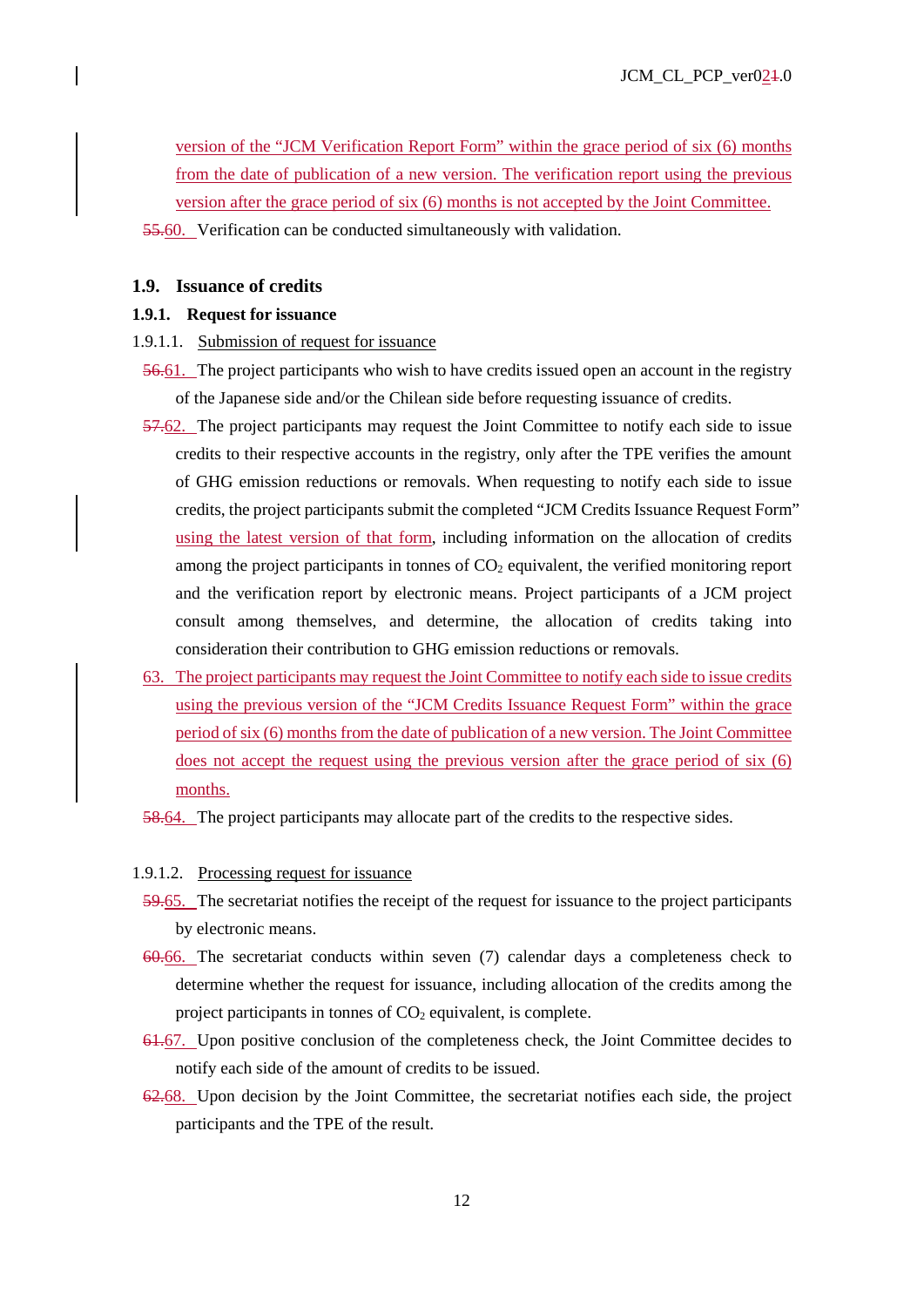# 1.9.1.3. Finalizing request for issuance

- 63.69. Upon notification by the secretariat, each side issues the amount of credits specified in the notification to respective accounts of project participants in the registry.
- 64.70. Each side notifies the issuance of credits to the Joint Committee through the secretariat.
- 65.71. The secretariat archives all the data of issuance of credits and makes them publicly available through the JCM website.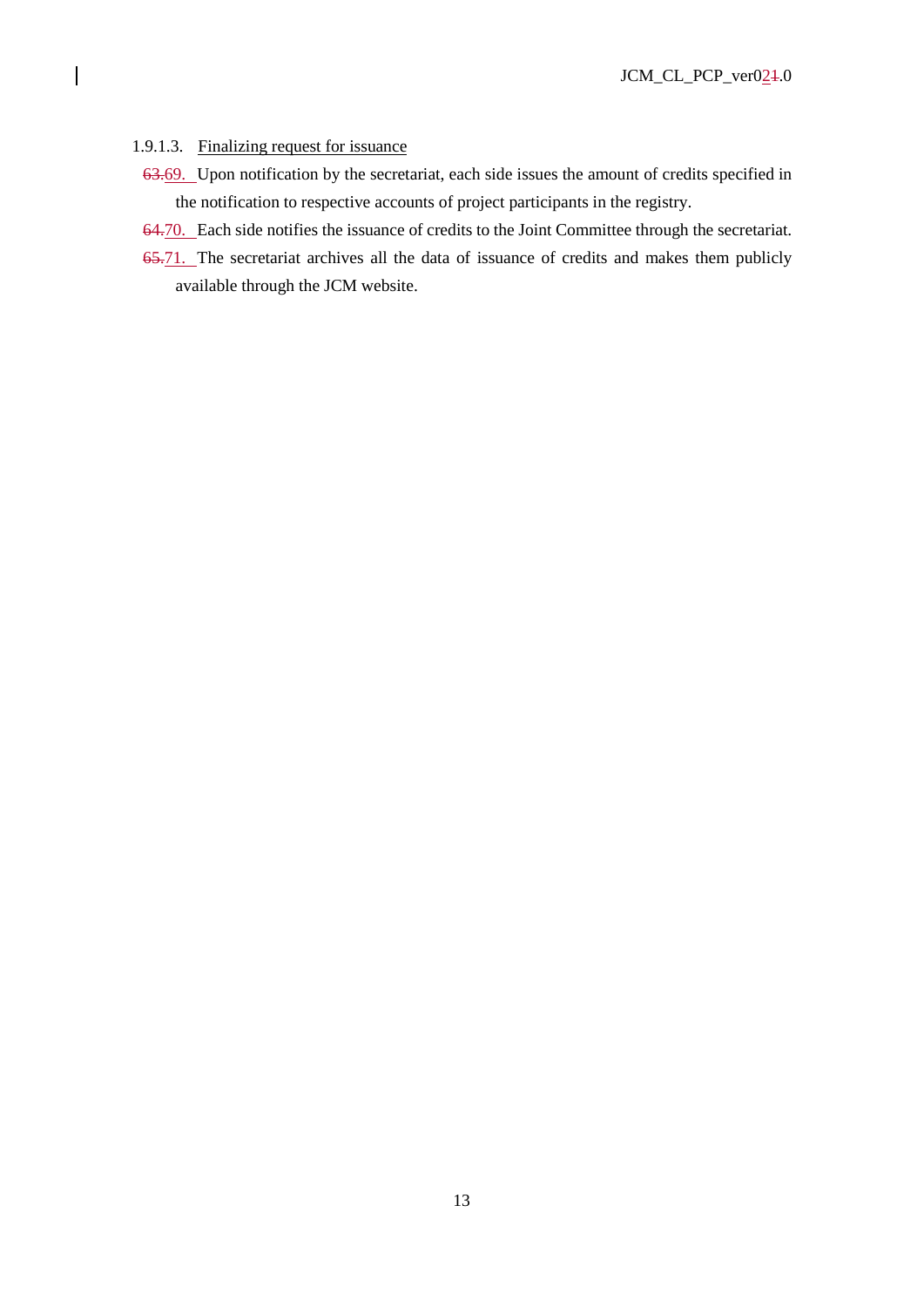# **2. SPECIFIC PROCEDURES**

### **2.1. Approval of methodologies**

### **2.1.1. Revision of an approved methodology**

- 66.72. Methodology proponents may request the Joint Committee to revise an approved methodology by submitting the completed "JCM Approved Methodology Revision Request Form" using the latest version of that form and the proposed revised methodology highlighting all proposed changes.
- 73. The methodology proponents may request the Joint Committee for the revision of an approved methodology using the previous version of the "JCM Approved Methodology Revision Request Form" within the grace period of six (6) months from the date of publication of a new version. The Joint Committee does not accept the request using the previous version after the grace period of six (6) months.
- 67.74. The submission may be accompanied by additional documents which helps explain the proposed revision. The Joint Committee may request the methodology proponents to submit additional documents including a draft PDD to which the proposed revised methodology is applied.
- 68.75. The secretariat notifies the receipt of the submission to the methodology proponents by electronic means.
- 69.76. Methodologies may also be revised under the initiative of the Joint Committee.
- 70.77. The secretariat conducts a completeness check of the submission in the same procedure as described in section 1.4.2.
- 71.78. In parallel with the completeness check, the secretariat also assesses the nature and complexity of the proposed revision and classify them as follows:
	- (a) Substantive revision proposal: Substantive changes to the approved methodology including changes in eligibility criteria, calculation and monitoring methods and parameters; or
	- (b) Editorial revision proposal: Correction of misstatements and editorial revisions to improve the clarity of the approved methodology.
- 72.79. Upon conclusion of the completeness check and the assessment of the proposed revision by the secretariat, all substantive revision proposals referred to in paragraph 78(a), including those under the initiative of the Joint Committee, are subject to public inputs procedure as described in section 1.4.3.
- 73.80. Consideration of the substantive revision proposals is conducted in the same procedure as described in paragraphs 18 to 23.
- 74.81. The secretariat makes publicly available all approved revised methodologies through the JCM website within five (5) calendar days from the date of decision by the Joint Committee.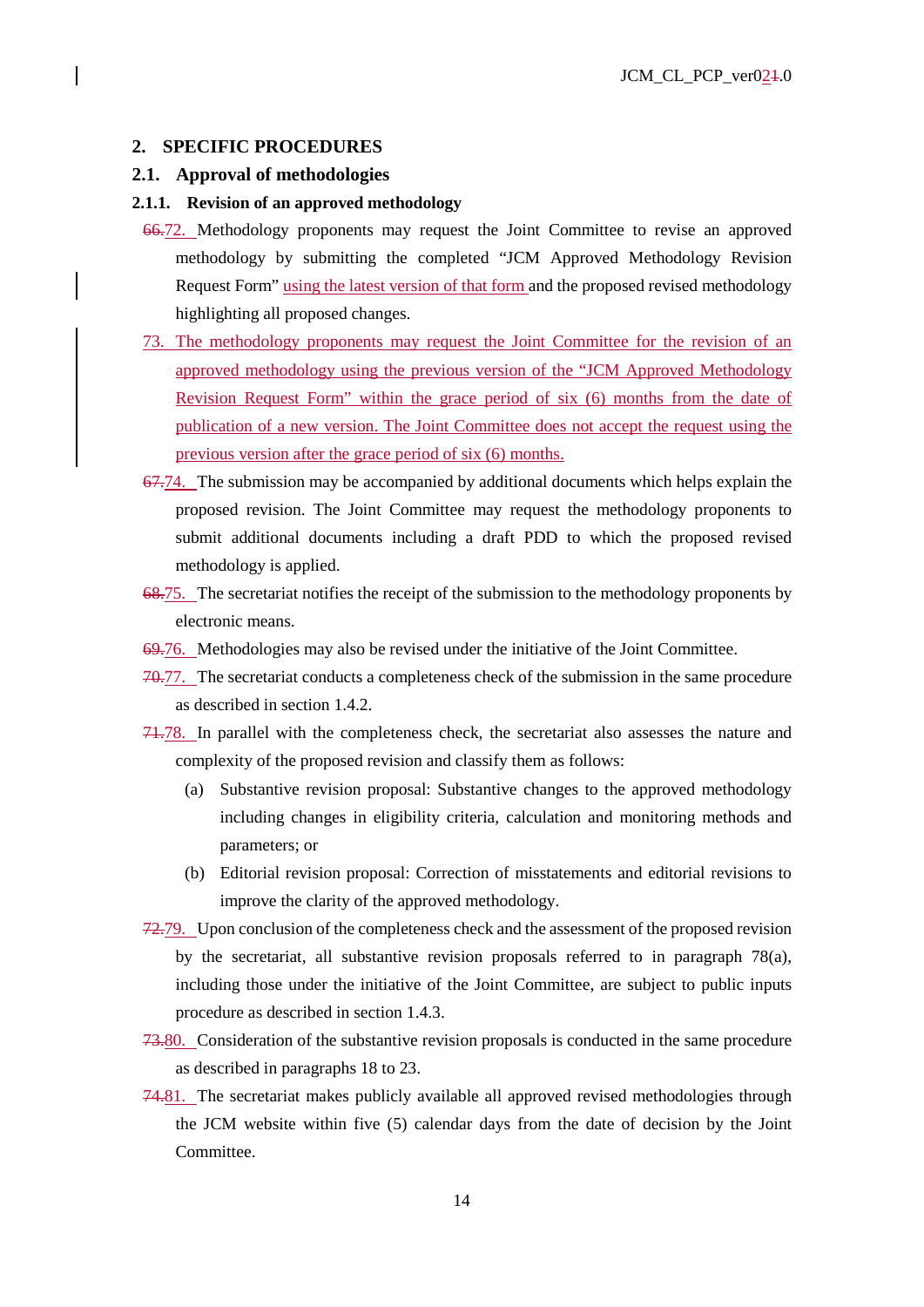- 75.82. Project participants may apply the approved revised methodology in projects seeking validation after the date on which the revised version is approved.
- 76.83. Upon conclusion of the completeness check and the assessment of the proposed revision by the secretariat, all editorial revision proposals referred to in paragraph 78(b), including those under the initiative of the Joint Committee, are reflected as appropriate by the secretariat after approval by the Joint Committee. The secretariat makes the revised methodology publicly available through the JCM website.
- 77.84. The revision of an approved methodology has no effect on projects which have started the public inputs for draft PDDs applying the previous version of the revised methodology.

### **2.1.2. Putting on hold of an approved methodology**

- 78.85. In case new or better comprehension of scientific evidence indicates that emission reductions may be overestimated based on the approved methodology, or there are identified inconsistencies, errors and/or ambiguities in the approved methodology, the Joint Committee may put on hold an approved methodology at any time. In this case, the Joint Committee decides to either:
	- (a) Put on hold the approved methodology with immediate effect. In this case, project participants do not submit any draft PDD for public inputs or any request for registration of a project applying the methodology, from the day following the date of publication of the Joint Committee's decision through the JCM website; or
	- (b) Put on hold the approved methodology with a grace period of twenty-eight (28) calendar days. In this case, project participants do not submit any request for registration of a project applying the methodology any more than twenty-eight (28) calendar days following the date of publication of the Joint Committee's decision through the JCM website.

# **2.2. Pre-registration activities**

### **2.2.1. Conditions resulting in the revision of project design document**

79.86. The project participants may submit a draft PDD to request for registration applying the previous version of an approved methodology within the grace period of eight (8) months from the date of publication of revised version except when the methodology is revised following the process described in paragraph 85 above. If the project participants have submitted a draft PDD applying the previous version of an approved methodology to the TPE for validation and to the Joint Committee for public inputs but do not submit request for registration within the grace period, they revise the draft PDD applying the new version of the methodology and submit it to the TPE for validation and to the Joint Committee for public inputs, notifying the reference number which has already been issued to the proposed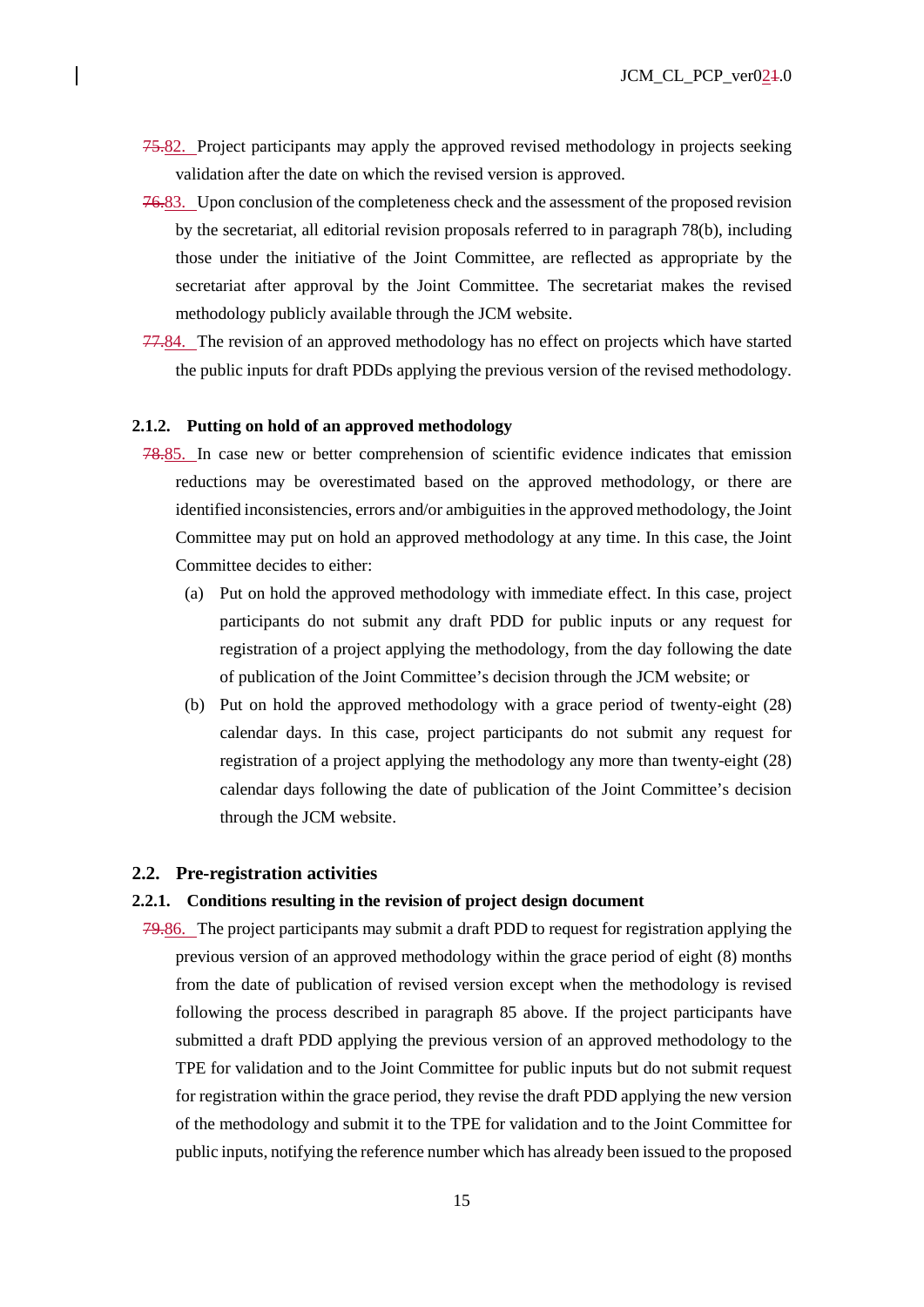JCM project.

- 80.87. If the project participants wish to change the approved methodology applied in the draft PDD that has already been published for public inputs, they revise the draft PDD and submit the revised draft PDD to the TPE for validation and to the Joint Committee for public inputs, notifying the reference number which has already been issued to the proposed JCM project.
- 81. Project participants may submit the PDD to the Joint Committee to request for registration using the previous version of the "JCM Project Design Document Form" within the grace period of six (6) months from the date of publication of a new version. The Joint Committee does not accept the PDD using the previous version of the "JCM Project Design Document Form" after the grace period of six (6) months.

### **2.3. Registration of project**

# **2.3.1. Request for registration**

- 2.3.1.1. Processing request for registration
- 82.88. If the secretariat, during the completeness check, identifies issues of an editorial nature, it requests project participants by electronic means, copying the TPE, to submit the missing or revised documents and/or information. In this case, project participants submit the requested documents and/or information within seven (7) calendar days of receipt of the request. If project participants do not submit the requested documents and/or information by this deadline, the secretariat concludes that the request for registration is incomplete. The secretariat conducts completeness check within seven (7) calendar days from the date of the receipt of the requested documents and/or information.
- 83.89. If the request for registration does not meet the requirements of the completeness check, the secretariat communicates the underlying reasons to the project participants and the TPE, and makes them publicly available through the JCM website. In this case, the project participants may re-submit the request for registration with revised documentation as described in paragraph 49 above.
- 84.90. If the secretariat notifies the project participants that the request for registration is incomplete, in line with paragraph 89 above, more than forty-five (45) calendar days after the submission of the request for registration, and the request for registration was submitted more than forty-five (45) calendar days prior to the expiry of the grace period of the previous version of a methodology, then for re-submission purposes, the project participants are granted an extension of the validity of the methodology by the number of calendar days in excess of the forty-five (45) calendar days elapsed before the notification on incompleteness is made.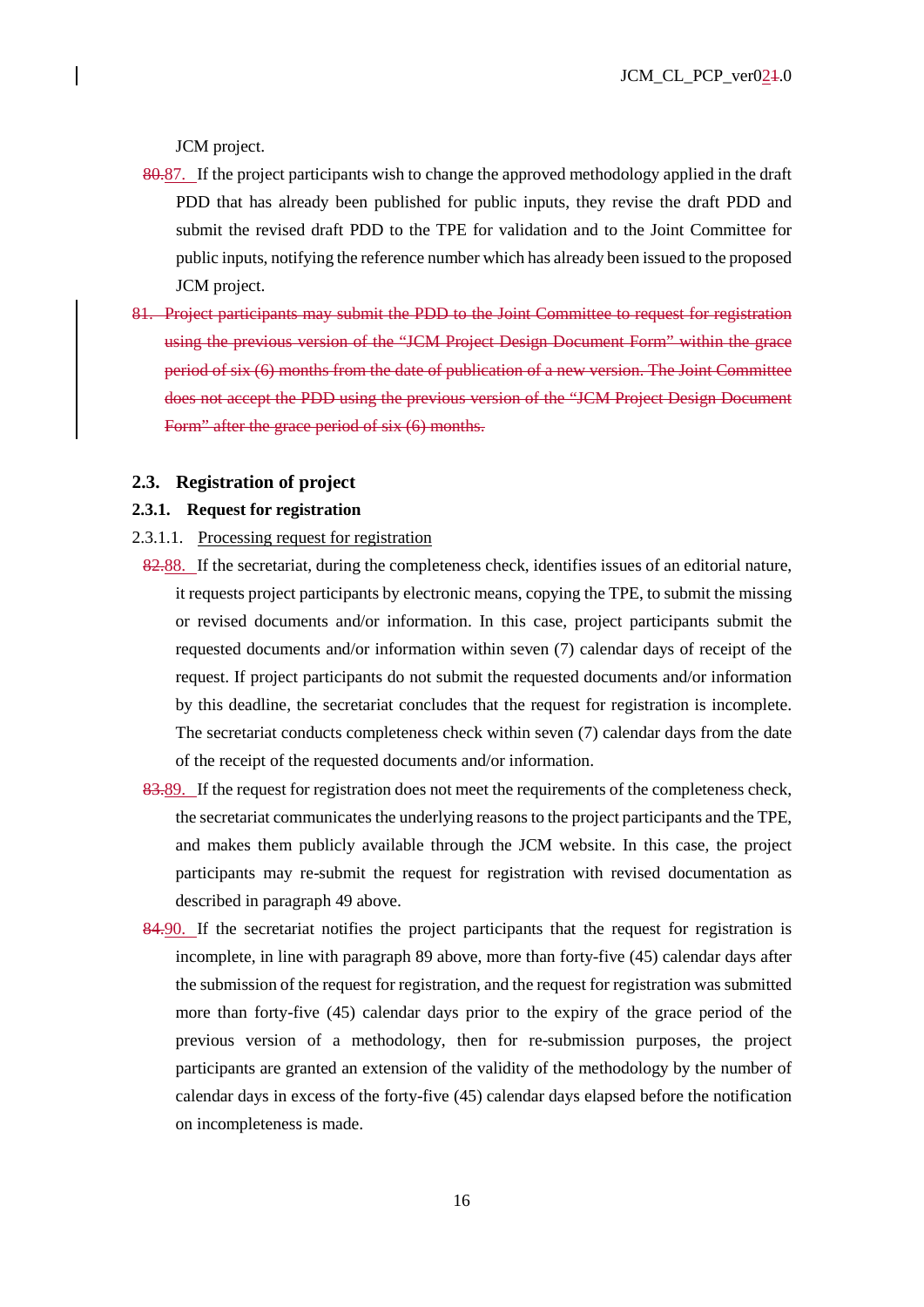### 2.3.1.2. Rejecting request for registration

- 85.91. If the Joint Committee decides to reject the request for registration, the secretariat notifies each side, the project participants and the TPE of the rejection and its reasons and makes publicly available the decision with its reasons through the JCM website.
- 86.92. In the case of paragraph 91 above, the project participants may re-submit the request for registration with revised documentation in line with section 1.7.1 if the reasons for the rejection can be addressed by means of a validation report revised by the TPE, based on a revised PDD as appropriate. In this case, the project participants justify that the resubmission falls under such case.

### **2.4. Post-registration activities**

# **2.4.1. Changes to registered JCM project**

- 87.93. When the project has been changed from the registered PDD and/or methodology, those changes are classified into the followings:
	- (a) Changes determined by the TPE that do not prevent the use of the applied methodology;
	- (b) Changes identified by the project participants prior to verification or by the TPE during verification that would prevent the use of the applied methodology; or
	- (c) Changes identified by the project participants or determined by the TPE that prevent the use of the applied methodology.
- 88.94. If changes are classified into paragraph 93(a), the project participants revise the PDD and submit it for the first issuance request subsequent to the revision.
- 89.95. If changes are classified into paragraph 93(b), the project participants proceed with the process described in sections 2.4.1.1 and 2.4.1.2 below.
- 90.96. If changes are classified into paragraph 93(c), the project participants withdraw the project in line with section 2.6. The project participants may re-submit a request for registration for the withdrawn project in line with section 1.6.1.
- 2.4.1.1. Submission of request for approval of changes
- 94.97. The project participants obtain approval of changes by the Joint Committee prior to the submission of the request for issuance of credits in cases described in paragraph 93(b).
- 92.98. To obtain approval from the Joint Committee for the changes that would prevent the use of methodology, the project participants submit a completed "JCM Post-Registration Changes Request Form" using the latest version of that form and a revised PDD to the secretariat by electronic means.
- 99. The project participants may request the Joint Committee to approve the changes using the previous version of the "JCM Post-Registration Changes Request Form" within the grace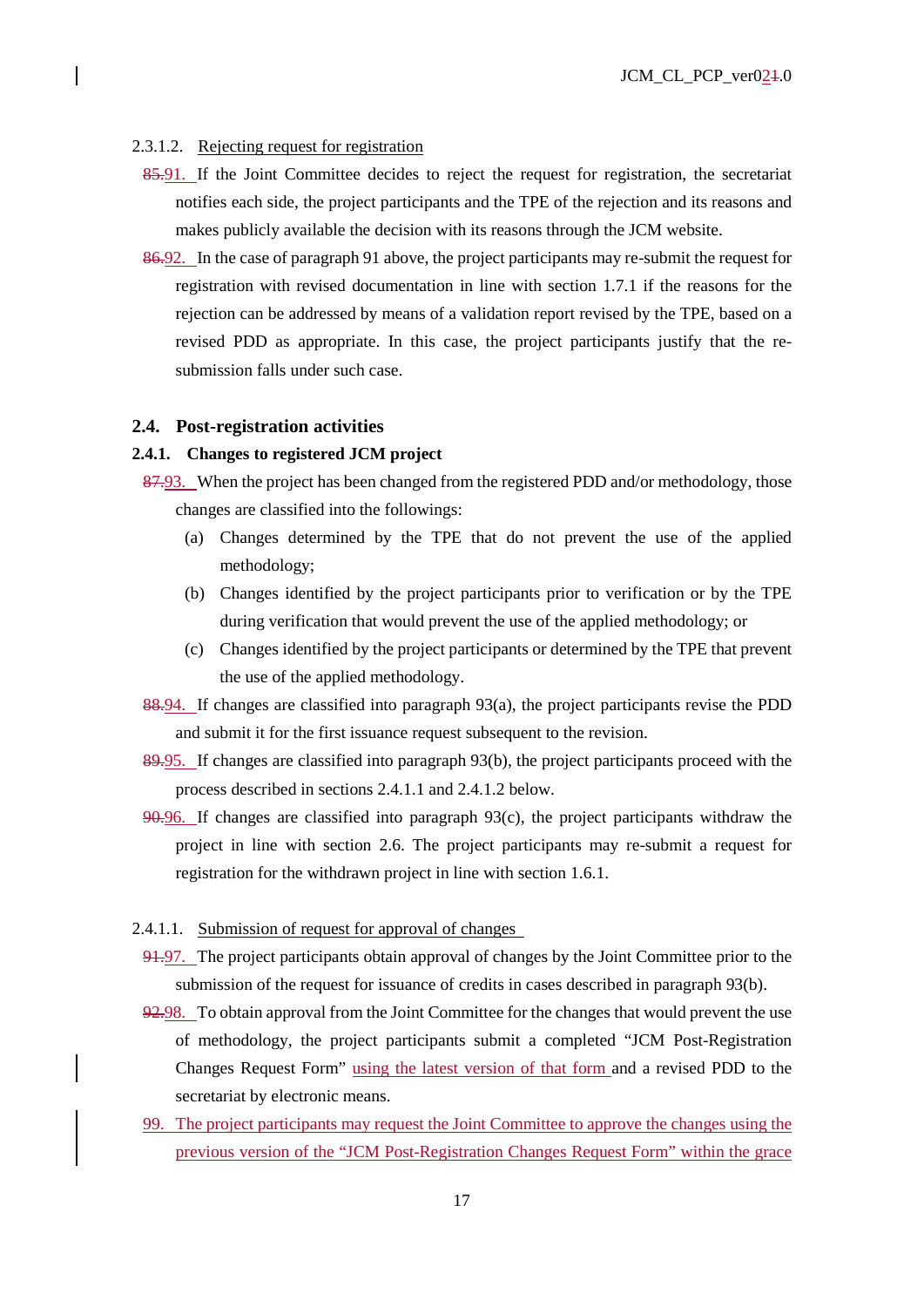period of six (6) months from the date of publication of a new version. The Joint Committee does not accept the request using the previous version after the grace period of six (6) months.

### 2.4.1.2. Processing request for approval of changes

- 93.100. The secretariat prepares and maintains a publicly available list of all submitted requests for approval of changes through the JCM website.
- 94.101. Upon receipt of the request for approval of changes, the secretariat conducts within seven (7) calendar days the completeness check to determine whether the request for approval of changes is complete.
- 95.102. Upon positive conclusion of the completeness check of the request for approval of changes, the secretariat, within fourteen (14) calendar days, prepares and sends to the Co-Chairs a summary note on the request with a recommendation on the course of action, or with a notification that the case will be considered by the Joint Committee.
- 96.103. If the secretariat, during the preparation of the summary note, identifies issues that require clarifications from project participants, it requests the project participants to submit revised documents and/or information to clarify the issues within fourteen (14) calendar days of the notification of the request by the secretariat. In this case, the secretariat, notwithstanding the provision in paragraph 102 above, finalizes the summary note and sends it to the Co-Chairs within fourteen (14) calendar days of receipt of the requested documents and/or information from the project participants. If the project participants do not submit the requested documents and/or information by this deadline, the secretariat suspends the process for the request for approval of changes.
- 97.104. If the secretariat, during the preparation of the summary note, identifies issues that require inputs from a relevant expert, it seeks guidance from the expert. In this case, the secretariat, notwithstanding the provisions in paragraphs 102 and 103 above, finalizes the summary note and sends it to the Co-Chairs within fourteen (14) calendar days of receipt of the inputs from the expert.
- 98.105. Upon confirmation of the summary note by the Co-Chairs, the summary note is distributed to the Joint Committee, and the Joint Committee decides whether to approve the request.
- 99.106. Once a decision has been made by the Joint Committee, the secretariat informs the project participants of the decision and any guidance provided by the Joint Committee as applicable, and makes the decision and guidance publicly available through the JCM website.
- 100.107. If the request for approval of changes is approved with guidance which requests further revision of the revised PDD by the Joint Committee, the project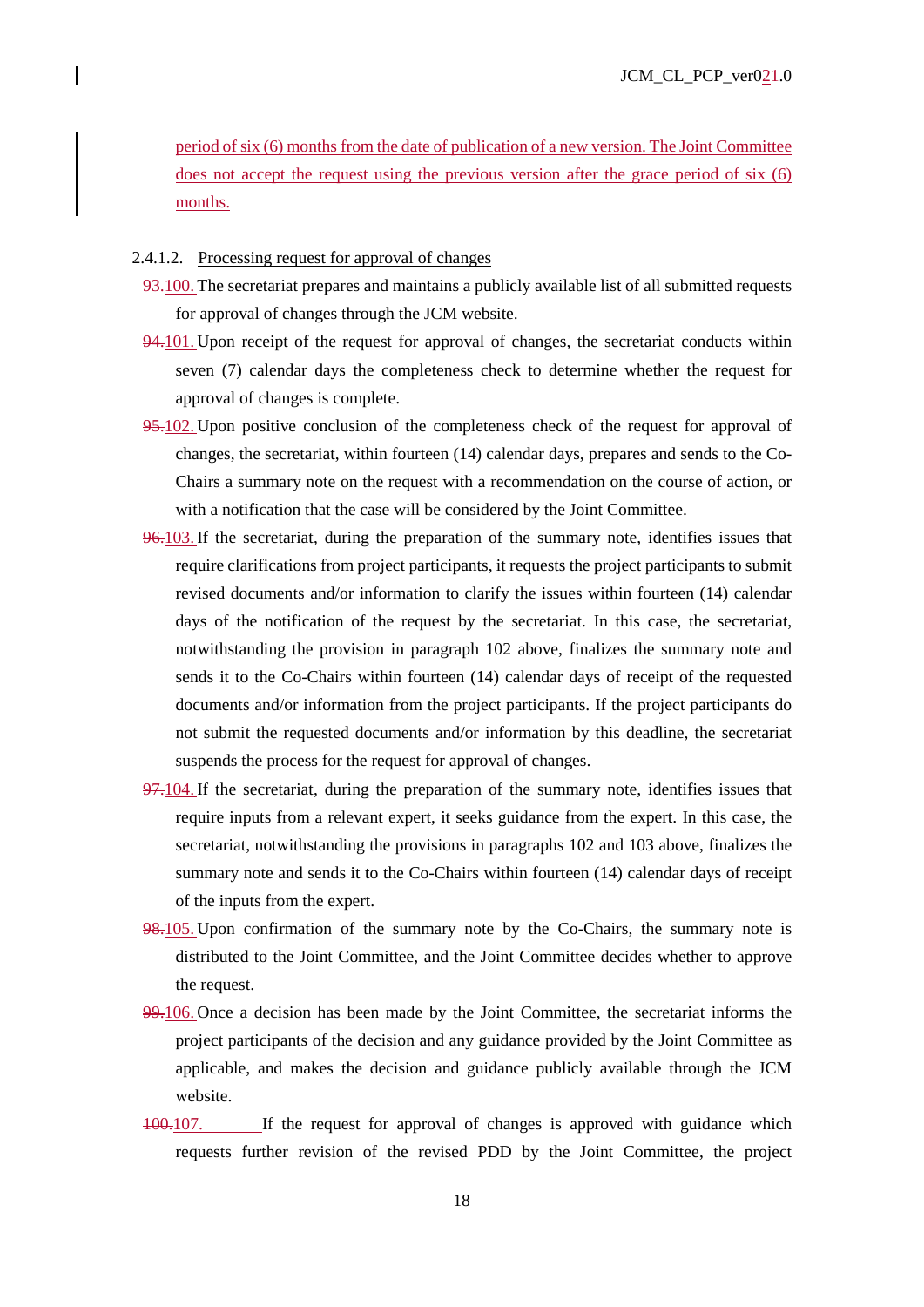participants revise the PDD in line with the guidance and submit to the Joint Committee the revised PDD reflecting the guidance. The secretariat makes the revised PDD publicly available through the JCM website as the registered PDD. This version of the registered PDD is applied for future requests for issuance of credits.

- 101.108. If the request for approval of changes is approved without guidance, the secretariat makes the revised PDD publicly available through the JCM website as the registered PDD. This version of the registered PDD is applied for future requests for issuance of credits.
- 102.109. If the request for approval of changes is not approved, the project participants withdraw the project in line with section 2.6 or revise the PDD and submit a revised draft PDD to the TPE for validation and to the Joint Committee for public inputs, notifying the reference number which has already been issued to the registered JCM project.

### **2.4.2. Changes to registered modalities of communication**

- 2.4.2.1. General requirements
- 103.110. The focal pointProject participants of the JCM project requests changes to the contents of the registered MoC to the secretariat as soon as possible after the changes become effective.
- 104.The authorized signatories or the legal representatives of the project participants may directly notify the secretariat on any issues regarding the contents of the registered MoC by electronic means.
	- 105.111. The secretariat requests a new submission of a "JCM Modalities of Communication Statement Form"an MoC whenever the secretariat identifies inconsistencies or inaccuracies in a submitted the registered MoC.
	- 112. Focal point usesIn case of requesting for changes to the contents of the registered MoC, project participants submit a new MoC using the latest version of the "JCM Modalities of Communication Statement Form" to request changes to the MoC and submits it to the secretariat by electronic means.
	- 106.113. Project participants may submitrequest for changes to the contents of the registered MoC by using the previous version of the "JCM Modalities of Communication Statement Form" by electronic means in line with paragraph (b) below. within the grace period of six (6) months from the date of publication of a new version. The secretariat does not accept the previous version after the grace period of six (6) months.
	- 107.114. Focal point or projectProject participants who submit the "JCM Modalities of Communication Statement Form" in line with paragraph (b) below ensuresa new MoC ensure that:
		- (a) Supporting documentation, including powers of attorney, or extracts from board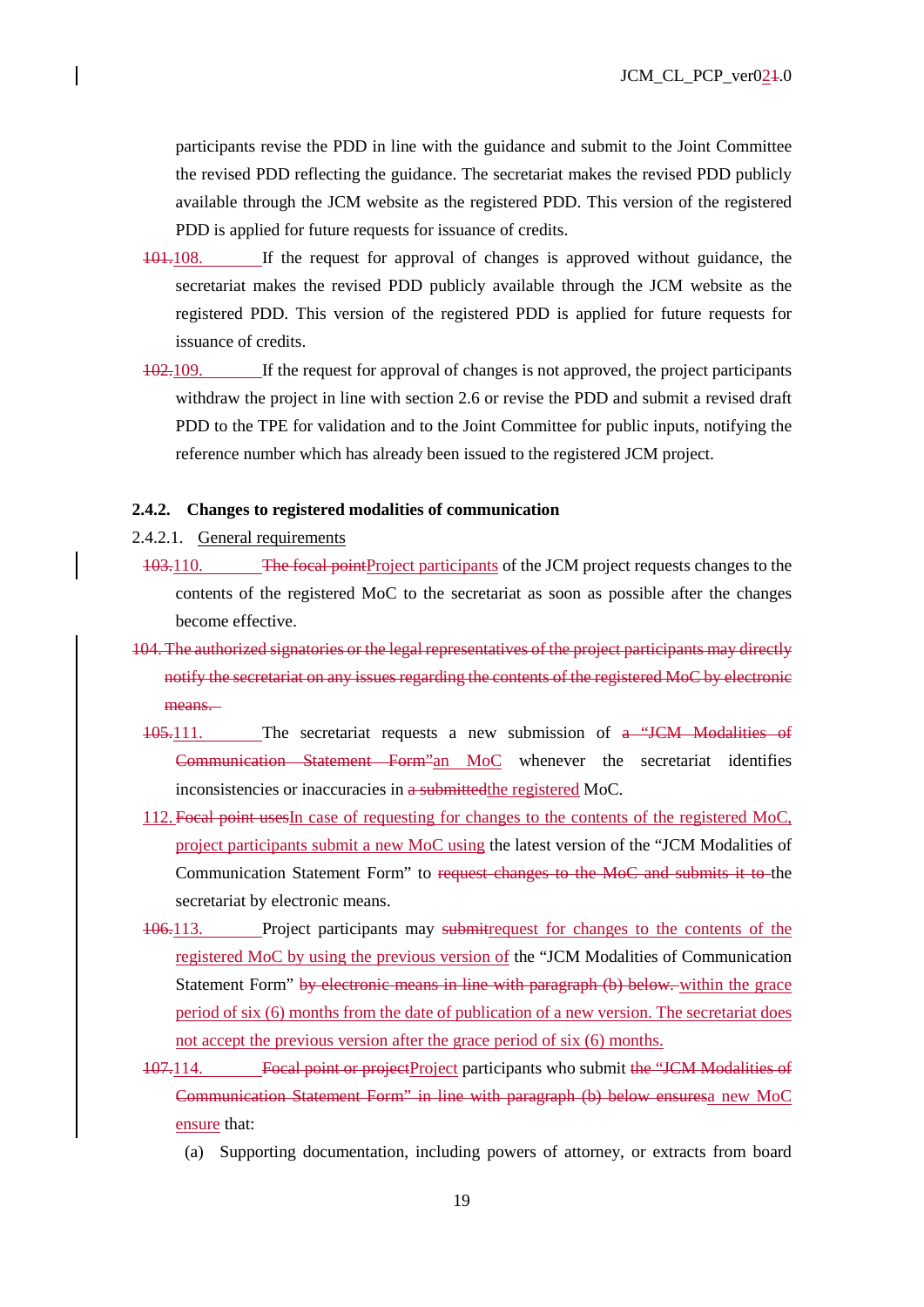meeting minutes or company association documentation, or extracts/certificates from national company registries that cannot be verified online, is dated or notarized within two (2) years from the time of submission of a request for change to established modalities of communication. This time limitation does not apply to copies of national personal identity documents;

- (b) To the extent possible, changes applicable to more than one JCM project or multiple changes affecting the same JCM project are consolidated in a single form.
- 115.The legal representative of a project participant may sign on behalf of the authorized signatories if the primary and alternate authorized signatories of the project participant concerned are no longer available.
- 108.116. Legal representatives signing on behalf of entitiesthe project participants provide written evidence that they are authorized to sign on behalf of the respective entities.
- 109.117. The secretariat may request additional clarification and/or documentation if submissions do not clearly provide evidence.
- 110.118. The secretariat displays the updated MoC including its annex 1 as necessary and their effective dates on the JCM website in line with paragraph 4543.

# 2.4.2.2. Changes Voluntary changes to focal point

- 111.119. The Any of the project participants for a registered JCM project may changer equest for changes on the designation of the focal point for any reason and at any time by submitting a new MoC signed by all project participants using the latest version of the "JCM Modalities of Communication Statement Form" signed by all project participants, either through: to the secretariat by electronic means.
	- (a) TheProject participants may request for changes on the designation of the focal point: or-
	- (b) Any by using the previous version of the project participants directly.
- 112.120. The legal representative of a focal point may submit the "JCM Modalities of Communication Statement Form" in line with paragraph above if the primary and alternate authorized signatories of the focal point concerned are no longer available. within the grace period of six (6) months from the date of publication of a new version. The secretariat does not accept the previous version after the grace period of six (6) months.

## 2.4.2.3. Changes to project participants

113.121. If the project participants of a registered JCM project have changed after the registration of the project, the focal point submitsproject participants submit a completed annex 1 of the "JCM Modalities of Communication Statement Form" for each of the following changes: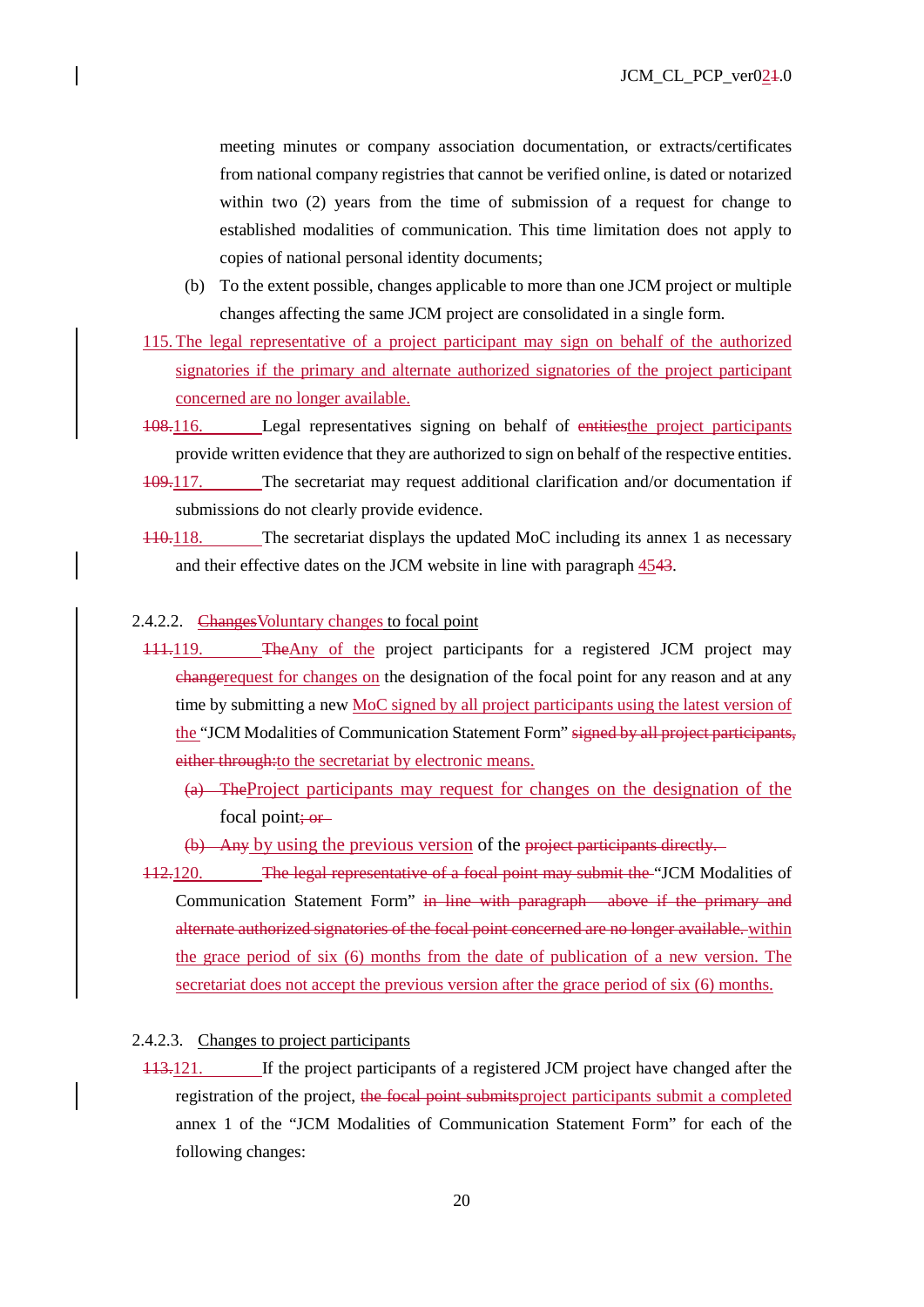- (a) Addition of a project participant;
- (b) Changes related to entity names/legal status;
- (c) Withdrawal of a project participant. If a project participant has ceased operations due to bankruptcy or other reasons and is unable to sign the "JCM Modalities of Communication Statement Form", the submission is accompanied by documented evidence of the cessation;
- (d) Changes related only to contact details and specimen signatures.
- 114.122. A project participant added to a registered JCM project accepts the existing MoC unless a new MoC is submitted simultaneously.

### **2.5. Issuance of credits**

#### **2.5.1. Request for issuance**

- 2.5.1.1. Processing request for issuance
- 115.123. If the secretariat, during the completeness check, identifies issues of an editorial nature, it requests the project participants by electronic means, copying the TPE, to submit the missing or revised documents and/or information. In this case, the project participants submit the requested documents and/or information within seven (7) calendar days of receipt of the request. If the project participants do not submit the requested documents and/or information by this deadline, the secretariat concludes that the request for issuance is incomplete. The secretariat conducts completeness check within seven (7) calendar days from the date of the receipt of the requested documents and/or information.
- 116.124. If the request for issuance does not meet the requirements of the completeness check, the secretariat communicates its conclusion and the underlying reasons to the project participants and the TPE, and makes them publicly available through the JCM website. In this case, the project participants may re-submit the request for issuance with revised documentation.

# 2.5.1.2. Rejecting request for issuance

- 117.125. If the Joint Committee decides to reject the request for issuance, the secretariat notifies the project participants and the TPE of the rejection and updates the information accordingly on the JCM website immediately after the decision-making.
- 118.126. The Joint Committee makes the reasons for the rejection publicly available through the JCM website.
- 119.127. In the case of paragraph 125 above, the project participants may re-submit the request for issuance with revised documentation in line with section 1.9.1 if the reasons for the rejection can be addressed by means of a verification report revised by the TPE, based on a revised monitoring report as appropriate. In this case, the project participants justify